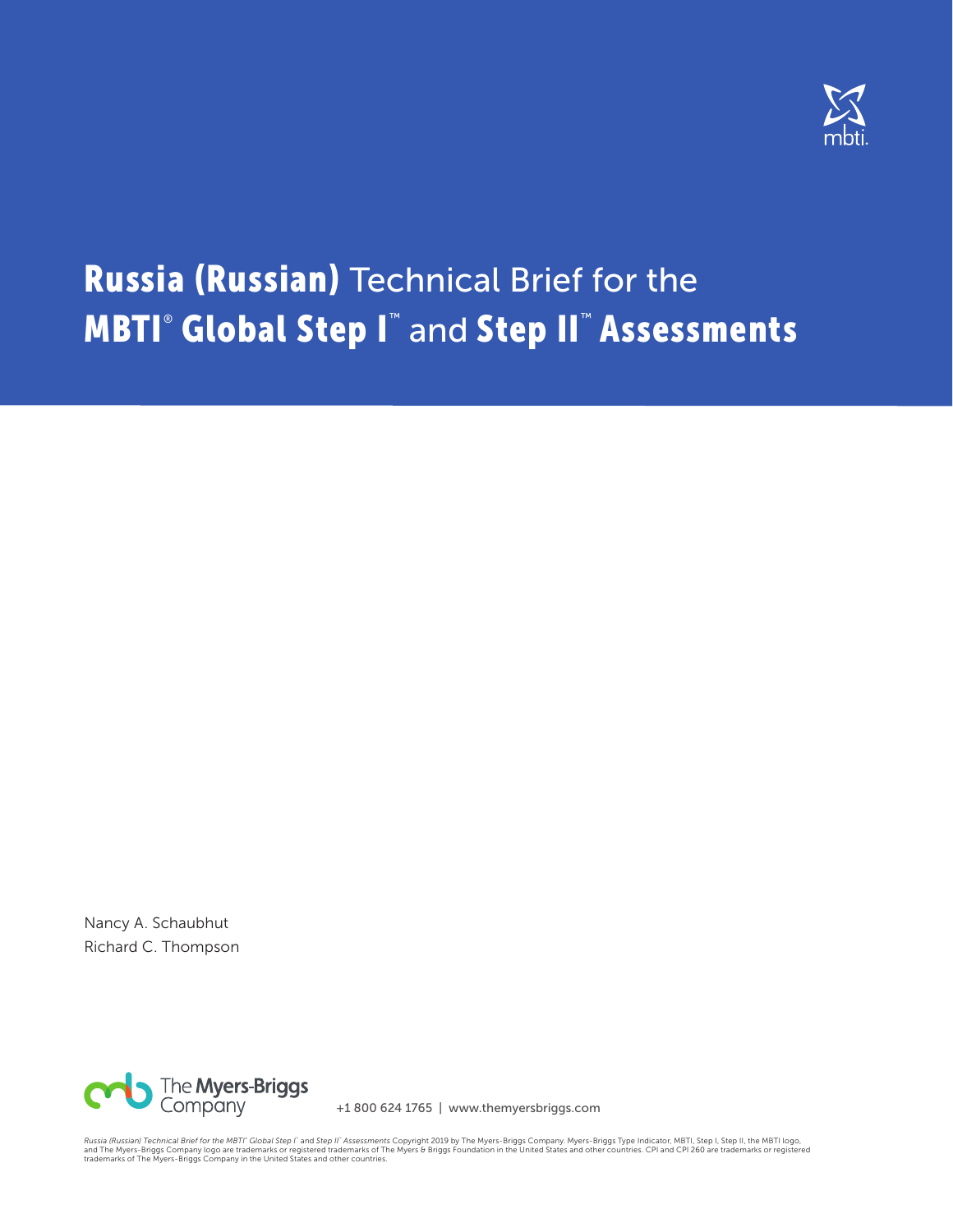# Russia (Russian) Technical Brief for the MBTI<sup>®</sup> Global Step I<sup>™</sup> and Step II™ Assessments

#### **CONTENTS**

| <b>Introduction</b>                                                                                                | 1              |
|--------------------------------------------------------------------------------------------------------------------|----------------|
| <b>The MBTI<sup>®</sup> Model</b>                                                                                  | 1              |
| <b>Description of the Russian Sample</b>                                                                           | $\overline{c}$ |
| MBTI <sup>®</sup> Type and Preference Distributions                                                                | $\overline{c}$ |
| MBTI <sup>®</sup> Global Step I <sup>™</sup> Assessment Results for<br>the Russian Sample                          | 3              |
| Relationships Between MBTI <sup>®</sup> Global Step I <sup>®</sup> and<br>European Step I" Preference Pair Results | 3              |
| Global Step I" Preference Pair Intercorrelations                                                                   | $\overline{4}$ |
| Reliability of Global Step I" Results                                                                              | $\overline{4}$ |
| Validity of Global Step I" Results: Factor Analysis                                                                | $\overline{4}$ |
| MBTI <sup>®</sup> Global Step II <sup>®</sup> Assessment Results for<br>the Russian Sample                         | 6              |
| Relationships Between MBTI <sup>®</sup> Global Step II® and<br>European Step II" Facet Results                     | 6              |
| Global Step II" Facet Intercorrelations                                                                            | 6              |
| Reliability of Global Step II" Results                                                                             | 6              |
| Validity of Global Step II" Results                                                                                | 6              |
| Conclusion                                                                                                         | 9              |
| References                                                                                                         | 9              |

### INTRODUCTION

The Myers-Briggs Type Indicator<sup>®</sup> (MBTI<sup>®</sup>) assessment is one of the most commonly used personality instruments in the world. Because administration of the assessment outside the United States is growing rapidly, new translations are continually being developed for use in specific regions. This technical brief summarizes the measurement properties of translations of the MBTI<sup>®</sup> Global Step I<sup>™</sup> and Step II<sup>™</sup> assessments developed for areas where Russian is read and understood. To that end, it reports on type and preference distributions in a sample of people who completed the global research version (GRV) of the MBTI assessment in Russian (i.e., the Russian sample), explores similarities and differences between the Russian sample and the global sample, and examines the reliability and validity of the Russian translations of the Global Step I and Step II assessments. For more information on the global sample and construction and translation of the global assessments, see the *MBTI* ®  *Manual for the Global Step I* ™  *and Step II* ™  *Assessments* (Myers, McCaulley, Quenk, & Hammer, 2018).

#### THE MBTI<sup>®</sup> MODEL

The MBTI assessment measures a typology composed of four pairs of opposite preferences, or preference pairs:

- Extraversion (E) or Introversion (I)—how individuals direct and receive energy
- Sensing (S) or Intuition (N)—how individuals take in information
- Thinking (T) or Feeling (F)—how individuals decide and come to conclusions
- Judging (J) or Perceiving (P)—how individuals approach the outside world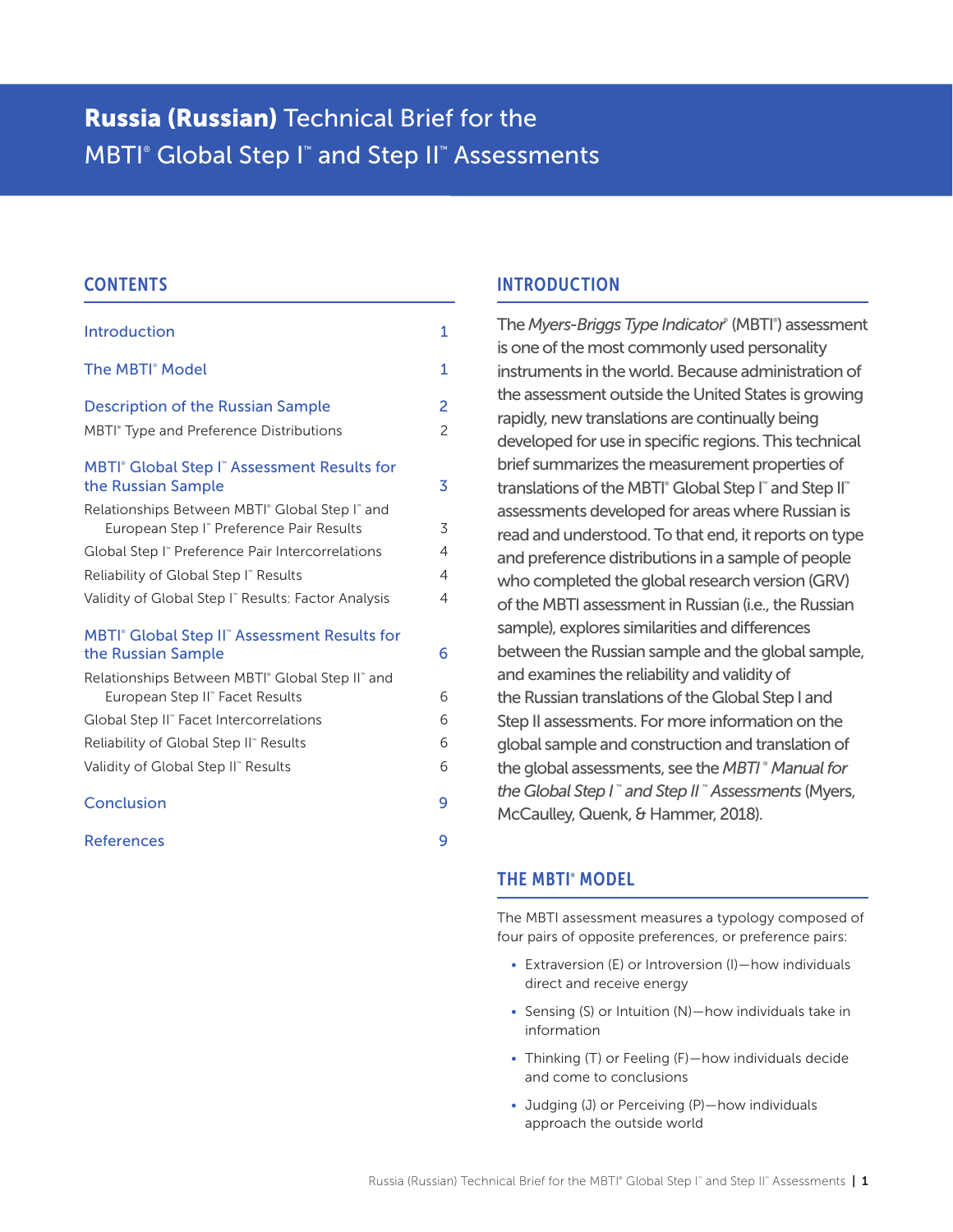The MBTI assessment combines an individual's four preferences—one preference from each preference pair, denoted by its letter—to yield one of 16 possible personality types (e.g., ESTJ, INFP). Each type is equally valuable, and an individual inherently sorts into one of the 16 types. This model differentiates the MBTI assessment from most other personality instruments, which typically assess personality traits. Trait-based instruments measure how much of a certain trait a person possesses. Unlike the MBTI assessment, those instruments usually consider one end of a scale to signify positive characteristics and the other to signify negative characteristics.

# DESCRIPTION OF THE RUSSIAN SAMPLE

Following the translation of the MBTI GRV into Russian, a sample of participants was obtained through the European distributor, OPP Ltd. It is important to note that this Russian sample is not representative; rather, it is a sample of convenience. Therefore, no inferences should be drawn about the preferences or type distribution of the population that reads and understands Russian. The data reported in this technical brief should be used for psychometric information purposes only.

The Russian sample is composed of 201 individuals who each completed the MBTI GRV in Russian. The MBTI GRV comprises 230 MBTI items, including items from the commercial forms of the MBTI assessment—Form M and Form Q, and European Step I and Step II assessments that were current at the time the GRV was developed. The Global Step I and Step II assessments contain a subset of the 230 items used on the GRV form.

Table 1 provides demographic data. Of the sample, 63% are women and 37% are men. Participants' ages range from 20 to 69 years (mean = 33.5; standard deviation =  $8.3$ ).

#### **MBTI<sup>®</sup> Type and Preference Distributions**

As shown in table 2, the most frequently occurring type for this sample is ESTJ (23.4%), followed by ENTJ (19.9%). The least common types are ISFP (0.5%), INFP (1.5%), and ESTP (1.5%).

Table 3 shows the number and percentage of participants with each preference. Also included for reference are the number and percentage of participants in the global sample who have each preference.

#### Table 1 | Demographic summary: Russian sample

| <b>Demographic</b>                  | <b>Sample</b><br>% |
|-------------------------------------|--------------------|
| Age                                 |                    |
| Mean age: 33.5 years                |                    |
|                                     |                    |
| Gender                              |                    |
| Female                              | 63                 |
| Male                                | 37                 |
| <b>Country of residence</b>         |                    |
| Russia                              | 100                |
|                                     |                    |
| <b>Employment status</b>            |                    |
| Working full-time                   | 79                 |
| Working part-time                   | 1                  |
| Other                               | 1                  |
| No response                         | 18                 |
| <b>Occupational level</b>           |                    |
| Employee                            | 24                 |
| First-level management / supervisor | 7                  |
| Middle management                   | 13                 |
| Upper middle management             | 12                 |
| Senior executive                    | $\overline{c}$     |
| Top level                           | 9                  |
| Other                               | 6                  |
| No response / not applicable        | 24                 |
|                                     |                    |
| Job type                            |                    |
| Sales, customer service             | 14                 |
| Finance                             | 12                 |
| Administrative or secretarial       | 9                  |
| HR, training, guidance              | 9                  |
| Science, engineering                | 9                  |
| Health, social services             | 6                  |
| IT                                  | 3                  |
| <b>R&amp;D</b>                      | $\overline{c}$     |
| Leisure, personal service           | $\overline{c}$     |
| Other business services             | $\overline{c}$     |
| Other private sector                | $\mathbf{1}$       |
| Other                               | 9                  |
| No response                         | 21                 |

*Note: N* = 201. Percentages in a given category may not total 100% due to rounding of decimals.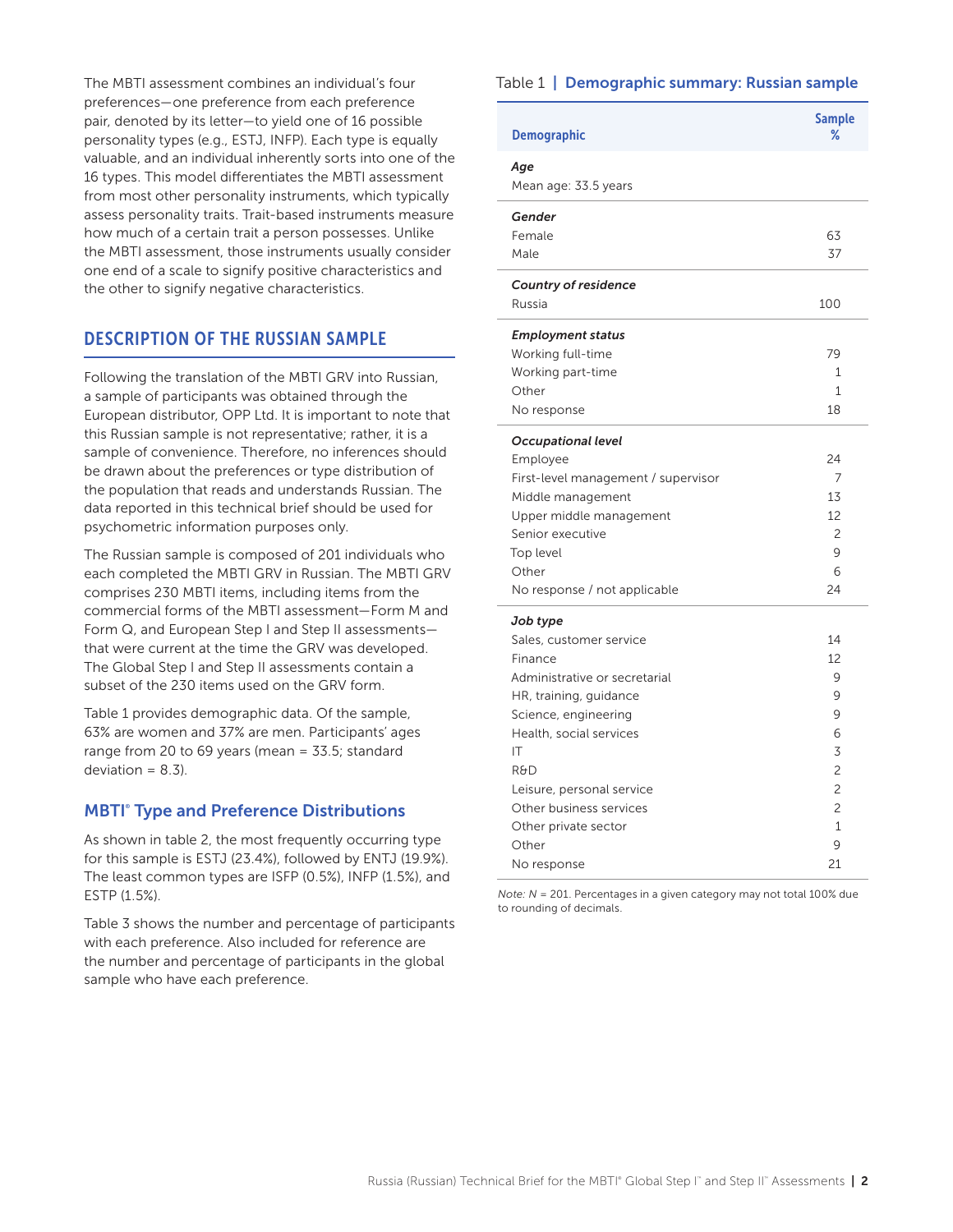|  |  |  | Table 2   Reported MBTI <sup>®</sup> type distribution: Russian sample |  |  |
|--|--|--|------------------------------------------------------------------------|--|--|
|--|--|--|------------------------------------------------------------------------|--|--|

|                                  | <b>Sensing</b>                  | <b>Intuition</b>                |                                  |                |              |
|----------------------------------|---------------------------------|---------------------------------|----------------------------------|----------------|--------------|
| <b>Thinking</b>                  |                                 | <b>Feeling</b>                  | <b>Thinking</b>                  |                |              |
| <b>ISTJ</b><br>$n = 31$<br>15.4% | <b>ISFJ</b><br>$n = 6$<br>3.0%  | <b>INFJ</b><br>$n = 6$<br>3.0%  | <b>INTJ</b><br>$n = 12$<br>6.0%  | <b>Judging</b> |              |
| <b>ISTP</b><br>$n = 5$<br>2.5%   | <b>ISFP</b><br>$n = 1$<br>0.5%  | <b>INFP</b><br>$n = 3$<br>1.5%  | <b>INTP</b><br>$n = 4$<br>2.0%   | Perceiving     | Introversion |
| <b>ESTP</b><br>$n = 3$<br>1.5%   | <b>ESFP</b><br>$n = 4$<br>2.0%  | <b>ENFP</b><br>$n = 4$<br>2.0%  | <b>ENTP</b><br>$n = 11$<br>5.5%  |                |              |
| <b>ESTJ</b><br>$n = 47$<br>23.4% | <b>ESFJ</b><br>$n = 14$<br>7.0% | <b>ENFJ</b><br>$n = 10$<br>5.0% | <b>ENTJ</b><br>$n = 40$<br>19.9% | <b>Judging</b> | Extraversion |

*Note: N* = 201.

#### Table 3 | Reported MBTI<sup>®</sup> preference distributions: Russian and global samples

|                   |             | <b>Russian</b><br>sample | Global<br>sample  |
|-------------------|-------------|--------------------------|-------------------|
| <b>Preference</b> | $\mathbf n$ | ℀                        | ℅<br>$\mathsf{n}$ |
| Extraversion (E)  | 133         | 66.2                     | 7.251<br>43.2     |
| Introversion (I)  | 68          | 33.8                     | 9.522<br>56.8     |
| Sensing (S)       | 111         | 55.2                     | 11.321<br>67.5    |
| Intuition (N)     | 90          | 44 8                     | 5.452<br>32.5     |
| Thinking (T)      | 153         | 76.1                     | 9.128<br>54.4     |
| Feeling (F)       | 48          | 239                      | 7.645<br>45.6     |
| Judging (J)       | 166         | 82.6                     | 8.021<br>47.8     |
| Perceiving (P)    | 35          | 17.4                     | 8.752<br>52.2     |
|                   |             |                          |                   |

*Note:* Russian sample, *N* = 201; global sample, *N* = 16,773.

# MBTI® GLOBAL STEP I™ ASSESSMENT RESULTS FOR THE RUSSIAN SAMPLE

The Global Step I assessment contains 92 items used to help determine individuals' personality type. It replaces the Form M assessment and the European Step I assessment and was the outcome of the GRV research.

#### Table 4 | Relationships between MBTI<sup>®</sup> Global Step I" and European Step I" preference pair results: Russian sample

|                                        | "Global Step I" and European Step I<br>preference pair results |                          |  |  |  |  |  |  |
|----------------------------------------|----------------------------------------------------------------|--------------------------|--|--|--|--|--|--|
| <b>Preference pair</b>                 | <b>Correlation between</b><br>continuous scores                | Agreement<br>rate $(\%)$ |  |  |  |  |  |  |
| $E-1$                                  | .89                                                            | 89                       |  |  |  |  |  |  |
| $S-N$                                  | 90                                                             | 86                       |  |  |  |  |  |  |
| $T-F$                                  | .85                                                            | 87                       |  |  |  |  |  |  |
| $J-P$                                  | .89                                                            | 82                       |  |  |  |  |  |  |
| Overall agreement rate for whole types | 50                                                             |                          |  |  |  |  |  |  |

*Note: N* = 201.

# Relationships Between MBTI<sup>®</sup> Global Step I<sup>™</sup> and European Step I™ Preference Pair Results

Correlations between MBTI Global Step I and European Step I<sup>™</sup> preference pair results for the Russian sample are shown in table 4. The overall agreement rate for whole types between the Global Step I and European Step I<sup>™</sup> assessments was 50%. The agreement rate is reasonably similar to what was seen when Form M replaced Form G in the United States (Myers, McCaulley, Quenk, & Hammer, 1998). The European Step I assessment is more strongly related to Form G than to Form M, and thus the overall agreement rate is not unexpected.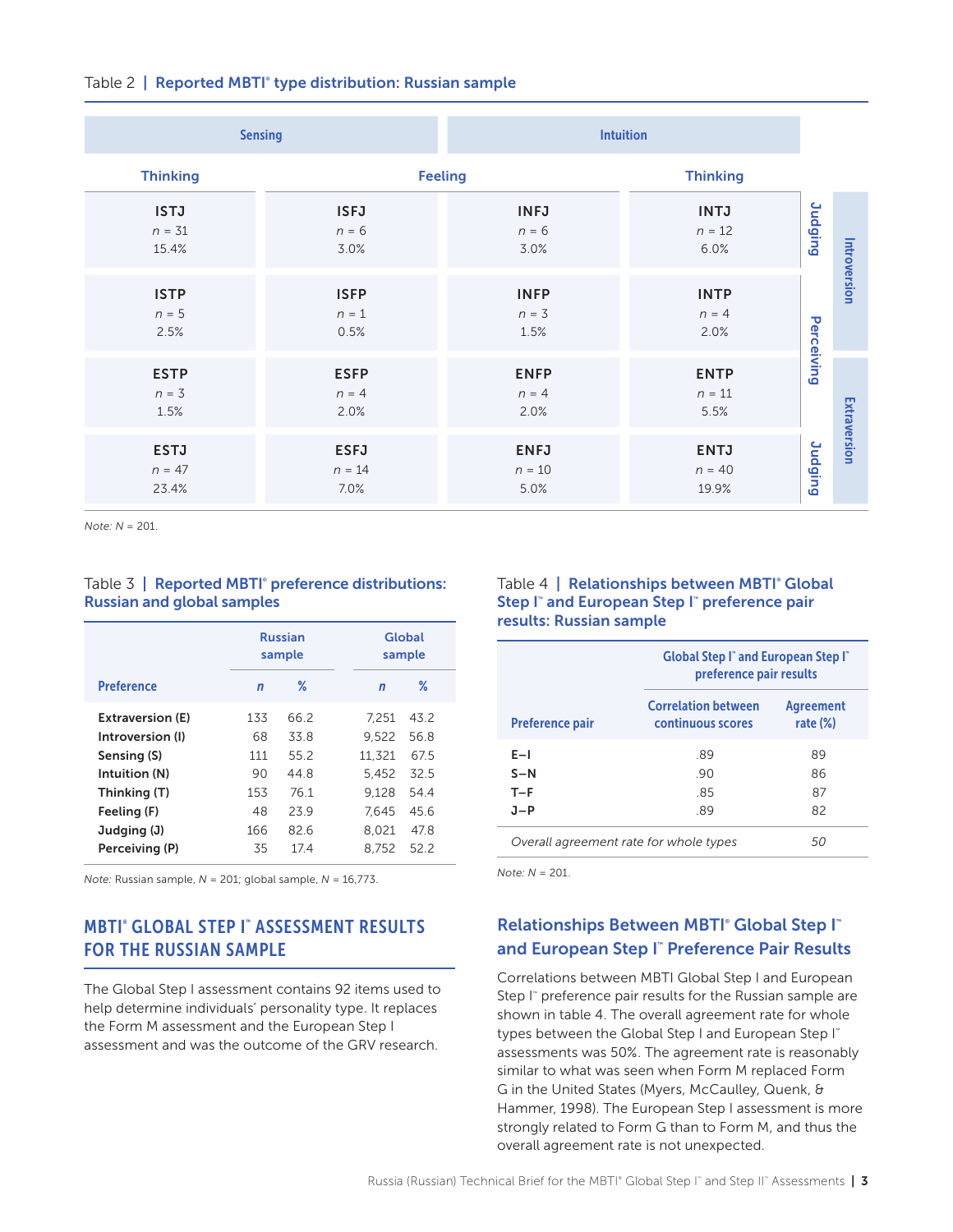# Global Step I™ Preference Pair Intercorrelations

Intercorrelations of Global Step I preference pair continuous scores in the Russian sample are shown in table 5 below the diagonal. The highest correlations are between the S–N and T–F preference pairs and between S–N and J–P. Also notable is the correlation between T–F and J–P. These correlations are similar to those found for the global sample, shown in table 5 above the diagonal. The Russian sample findings are reasonably consistent with those reported for the European Step I assessment in the *European Data Supplement: Russian* (OPP Ltd, 2011) and likewise consistent with those reported for Form M in the 1998 *MBTI*®  *Manual* (Myers et al.).

# **Reliability of Global Step I™ Results**

*Reliability* refers to consistency of measurement. A measure is said to be reliable when it produces a consistent, though not necessarily identical, result. Internal consistency reliability measures the consistency of responses across items in a particular measure for a particular sample. The most commonly used estimator of internal consistency reliability is Cronbach's alpha (Cronbach, 1951). The internal consistency reliabilities for the Russian sample and the global sample are reported in table 6. The reliabilities of the four preference pairs are good for the Russian sample and are very similar to those reported in the *MBTI*®  *Manual for the Global Step I*™  *and Step II*™  *Assessments* (Myers et al., 2018).

# Validity of Global Step I™ Results: Factor Analysis

An instrument is said to be valid when it measures what it has been designed to measure (Ghiselli, Campbell, & Zedeck, 1981; Murphy & Davidshofer, 2005). In several studies, confirmatory factor analyses of the MBTI assessment have been conducted to assess the validity of the factors of the MBTI assessment. They have indicated that a four-factor model, such as the one theorized and developed by Myers, is the most appropriate and offers the best fit (Harvey, Murry, & Stamoulis, 1995; Johnson & Saunders, 1990). A principal components exploratory factor analysis with varimax rotation was conducted using the item responses from the Russian sample. The results are presented in table 7. The four-factor structure produced by this analysis shows that the MBTI Global Step I items translated into Russian are measuring their intended constructs, the four preference pairs.

#### Table 5 | Intercorrelations of Global Step I<sup>™</sup> preference pair continuous scores: Russian and global samples

| <b>Preference pair</b>           | E-L                    | $S-N$                                           | T-F.                      | $J-P$                     |
|----------------------------------|------------------------|-------------------------------------------------|---------------------------|---------------------------|
| $E-I$<br>$S-N$<br>$T-F$<br>$J-P$ | $-.16$<br>$-07$<br>.05 | $-20$<br>$\overline{\phantom{a}}$<br>.35<br>.35 | $-.15$<br>-27<br>-<br>.30 | $-.15$<br>.48<br>.23<br>- |

*Note:* Correlations for the Russian sample (*N* = 201) are below the diagonal; those for the global sample (*N* = 16,773) are above the diagonal.

#### Table 6 | Internal consistency reliabilities of Global Step I™ preference pair continuous scores: Russian and global samples

|                          |               | Cronbach's alpha            |                         |  |           |
|--------------------------|---------------|-----------------------------|-------------------------|--|-----------|
| <b>Sample</b>            |               | $N$ $E-I$ $S-N$ $T-F$ $J-P$ |                         |  |           |
| <b>Russian</b><br>Global | 201<br>16.773 |                             | .83 .83 .84<br>89 87 89 |  | .86<br>88 |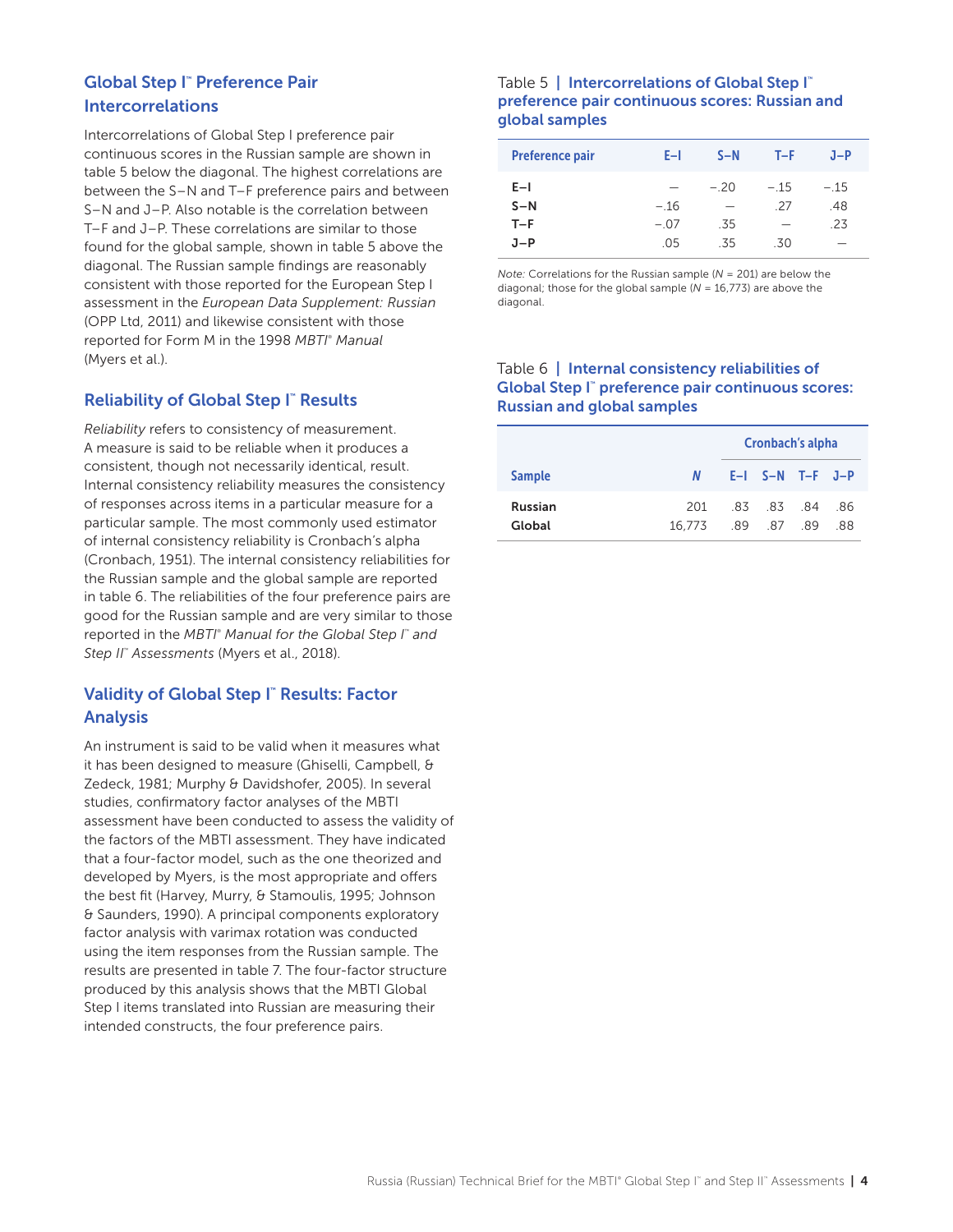Table 7 | Factor analysis rotated component matrix for the Russian sample

| Item code       | <b>Factor 1</b><br>$T-F$ | <b>Factor 2</b><br>$J-P$ | Factor 3<br>$E-1$ | <b>Factor 4</b><br>$S-N$ | Item code       | <b>Factor 1</b><br>$T-F$ | <b>Factor 2</b><br>$J-P$ | Factor 3<br>$E-1$ | <b>Factor 4</b><br>$S-N$ |
|-----------------|--------------------------|--------------------------|-------------------|--------------------------|-----------------|--------------------------|--------------------------|-------------------|--------------------------|
| EI1             | $-.01$                   | .09                      | .47               | $-.02$                   | <b>TF1</b>      | .57                      | .06                      | $-.12$            | .00                      |
| EI <sub>2</sub> | .01                      | .10                      | .67               | $-.07$                   | TF <sub>2</sub> | .31                      | .05                      | $-.04$            | $-.06$                   |
| EI3             | $-.03$                   | .02                      | .47               | $-.05$                   | TF3             | .31                      | .05                      | $-.34$            | .24                      |
| EI4             | $-.02$                   | $-.01$                   | .66               | .08                      | TF4             | .40                      | .12                      | $.11$             | $-.02$                   |
| EI5             | .08                      | .00                      | .59               | .01                      | TF5             | .35                      | $-.03$                   | $-.06$            | .15                      |
| EI6             | $.18\,$                  | .07                      | .57               | $-.06$                   | TF6             | .53                      | .00                      | .04               | $-.12$                   |
| EI7             | $-.24$                   | .00                      | .28               | .12                      | TF7             | .53                      | .16                      | .09               | .00                      |
| EI8             | .13                      | .12                      | .41               | $-.07$                   | TF8             | .53                      | .24                      | .10               | $-.10$                   |
| EI9             | $-.24$                   | $-.10$                   | .43               | .05                      | TF9             | .54                      | .15                      | $-.17$            | $-.04$                   |
| EI10            | .05                      | $-.03$                   | .27               | $-.09$                   | <b>TF10</b>     | .38                      | .01                      | .06               | .15                      |
| EI11            | .12                      | .07                      | .41               | $-.10$                   | <b>TF11</b>     | .33                      | .10                      | $-.09$            | .20                      |
| EI12            | $-.03$                   | .04                      | .45               | .04                      | <b>TF12</b>     | .43                      | .01                      | $.11$             | .13                      |
| EI13            | .07                      | $-.04$                   | .36               | $-.02$                   | <b>TF13</b>     | .58                      | .15                      | $-.07$            | .08                      |
| EI14            | .19                      | .12                      | .33               | $-.10$                   | <b>TF14</b>     | .36                      | $-.10$                   | .06               | .13                      |
| EI15            | $-.05$                   | $-.09$                   | .34               | $-.18$                   | <b>TF15</b>     | .48                      | $-.05$                   | $-.07$            | .11                      |
| EI16            | $-.35$                   | .03                      | .32               | .10                      | <b>TF16</b>     | .40                      | .08                      | $-.16$            | .25                      |
| EI17            | $-.01$                   | $-.01$                   | .42               | $-.05$                   | <b>TF17</b>     | .40                      | $-.01$                   | .09               | .15                      |
| EI18            | $-.32$                   | .04                      | .43               | .11                      | <b>TF18</b>     | .59                      | .10                      | .13               | .17                      |
| EI19            | .02                      | .08                      | .43               | $.11\,$                  | <b>TF19</b>     | .45                      | $-.10$                   | .13               | .04                      |
| <b>EI20</b>     | $-.27$                   | $-.06$                   | .43               | $-.06$                   | <b>TF20</b>     | .39                      | .00                      | .01               | .12                      |
| EI21            | .04                      | .07                      | .53               | $-.02$                   | <b>TF21</b>     | .45                      | $.01$                    | .26               | .00                      |
| <b>EI22</b>     | $-.12$                   | .02                      | .51               | $-.03$                   | <b>TF22</b>     | .43                      | .15                      | $-.08$            | .13                      |
| <b>EI23</b>     | $-.16$                   | .12                      | .58               | .06                      | JP1             | .17                      | .50                      | .01               | .24                      |
| EI24            | .19                      | .00                      | .47               | $-.09$                   | JP2             | $-.02$                   | .31                      | $-.02$            | .48                      |
| SN1             | .20                      | $-.01$                   | $-.16$            | .62                      | JP3             | .13                      | .53                      | .06               | .19                      |
| SN <sub>2</sub> | .10                      | .14                      | $-.09$            | .57                      | JP4             | .14                      | .31                      | .16               | .07                      |
| SN <sub>3</sub> | .15                      | .16                      | $-.12$            | .47                      | JP5             | .04                      | .48                      | $-.03$            | .07                      |
| SN4             | $-.09$                   | .18                      | $-.05$            | .21                      | JP6             | $-.08$                   | .68                      | .04               | .20                      |
| SN <sub>5</sub> | .12                      | .21                      | $-.17$            | .31                      | JP7             | .19                      | .36                      | .14               | $-.02$                   |
| SN <sub>6</sub> | .25                      | .02                      | .12               | .42                      | JP8             | $-.02$                   | .47                      | .09               | $-.01$                   |
| SN7             | $-.21$                   | $-.05$                   | .07               | .40                      | JP9             | .23                      | .51                      | .14               | $-.14$                   |
| SN <sub>8</sub> | .27                      | .14                      | $-.11$            | .38                      | <b>JP10</b>     | .12                      | .43                      | .04               | .24                      |
| SN <sub>9</sub> | .18                      | .02                      | .08               | .44                      | JP11            | $-.02$                   | .57                      | $-.01$            | .07                      |
| <b>SN10</b>     | .00                      | .07                      | .06               | .35                      | <b>JP12</b>     | $-.01$                   | .70                      | .02               | .09                      |
| <b>SN11</b>     | $-.12$                   | $-.20$                   | $-.01$            | .36                      | JP13            | .37                      | .31                      | .12               | .20                      |
| <b>SN12</b>     | .06                      | .05                      | $-.04$            | .69                      | JP14            | .20                      | .67                      | .01               | .02                      |
| <b>SN13</b>     | $-.04$                   | $-.05$                   | $-.15$            | .20                      | <b>JP15</b>     | .13                      | .59                      | .09               | .03                      |
| <b>SN14</b>     | .01                      | $-.04$                   | $-.12$            | .48                      | <b>JP16</b>     | .03                      | .36                      | .10               | .45                      |
| <b>SN15</b>     | $-.16$                   | .06                      | $-.20$            | .45                      | JP17            | .20                      | .50                      | .08               | $-.04$                   |
| <b>SN16</b>     | .19                      | $-.03$                   | .11               | .43                      | <b>JP18</b>     | $-.10$                   | .64                      | .06               | .06                      |
| <b>SN17</b>     | .19                      | $-.01$                   | .01               | .56                      | JP19            | $-.09$                   | .49                      | $-.23$            | .00                      |
| <b>SN18</b>     | $-.01$                   | .24                      | $-.01$            | .35                      | <b>JP20</b>     | .14                      | .65                      | .07               | .09                      |
| <b>SN19</b>     | .09                      | .07                      | $-.02$            | .61                      | JP21            | $-.17$                   | .48                      | $-.17$            | .00                      |
| <b>SN20</b>     | .03                      | .13                      | .02               | .11                      |                 |                          |                          |                   |                          |
| <b>SN21</b>     | .18                      | .10                      | $-.20$            | .46                      |                 |                          |                          |                   |                          |
| <b>SN22</b>     | .02                      | .07                      | .11               | .47                      |                 |                          |                          |                   |                          |
| <b>SN23</b>     | .13                      | .10                      | $-.05$            | .37                      |                 |                          |                          |                   |                          |
| <b>SN24</b>     | .19                      | .11                      | $-.12$            | .39                      |                 |                          |                          |                   |                          |
| <b>SN25</b>     | .48                      | .17                      | $-.10$            | .21                      |                 |                          |                          |                   |                          |

*Note: N* = 201.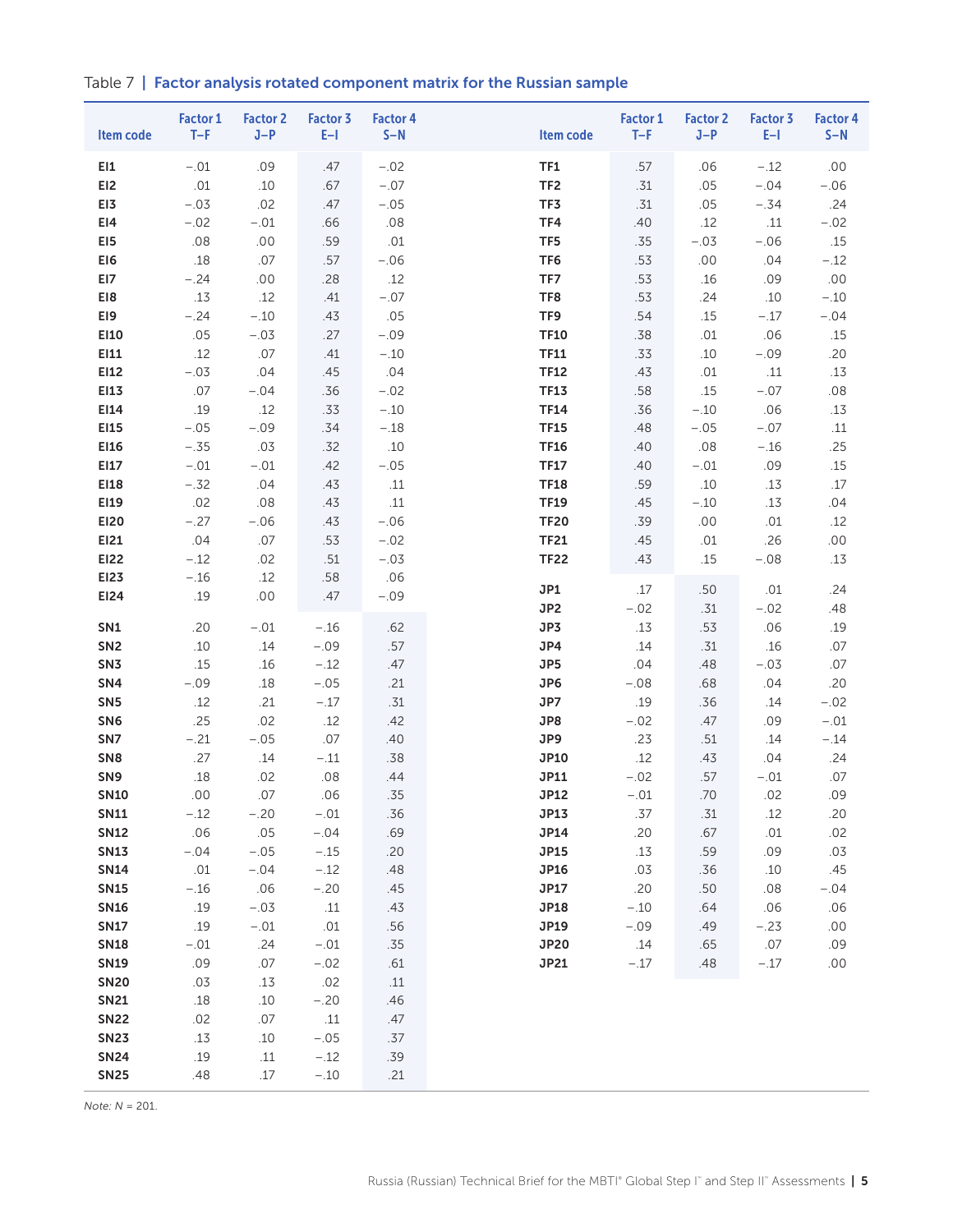# MBTI® GLOBAL STEP II™ ASSESSMENT RESULTS FOR THE RUSSIAN SAMPLE

The Global Step II assessment includes the 92 items that make up the Global Step I assessment (measuring the four preference pairs, E–I, S–N, T–F, and J–P) plus another 51 items that are used only to measure the Step II facets. For each of the four preference pairs there are five facets (see table 8), yielding a total of 20 facets. These facets help describe some of the ways in which each preference can be expressed differently and thus create a richer and more detailed description of an individual's personality. The remaining analyses in this brief focus on the evaluation of the Step II facets.

# **Relationships Between MBTI® Global Step II™** and European Step II™ Facet Results

The Global Step II assessment replaces the Form Q assessment and the European Step II assessment. Table 8 presents the relationships between Global Step II and European Step II™ facet results for the Russian sample. Most correlations are quite high. Note that the two lowest correlations occur on the Questioning– Accommodating and Critical–Accepting facet scales (.61 and .72, respectively). The Questioning–Accommodating and Critical–Accepting facet scales on the Global Step II assessment had several changes from the facet scales of the same name on the prior assessment. The changes to these facet scales account for the two lowest correlations in table 8.

# Global Step II<sup>™</sup> Facet Intercorrelations

Intercorrelations of Global Step II facets are presented in table 9. Facets within each preference pair correlate more highly with other facets of the same preference pair than with facets of different preference pairs.

# **Reliability of Global Step II™ Results**

Internal consistency reliabilities for each facet are reported in table 10 for the Russian sample and the global sample. The Russian sample alphas range from .25 (Critical–Accepting) to .78 (Initiating–Receiving; Planful– Open-Ended). In previous studies the Critical–Accepting facet has shown lower alphas in some international samples—for example, Simplified Chinese, .21 (Schaubhut & Thompson, 2010); Indonesian, .22 (Schaubhut & Thompson, 2019a); Latin American Spanish, .35 (Schaubhut, 2008); and Turkish, .36 (Schaubhut & Thompson, 2019b). Therefore, this facet should be interpreted with caution when the Russian translation is used. Overall, however, this sample's alphas are very similar to those of the global sample.

#### Table 8 | Relationships between Global Step II™ and European Step II™ facet results: Russian sample

| <b>Global Step II</b> " facet    | <b>Correlation between</b><br><b>Global Step II</b> "<br>and European Step II"<br>facet results |
|----------------------------------|-------------------------------------------------------------------------------------------------|
| E-I facets                       |                                                                                                 |
| Initiating-Receiving             | .96                                                                                             |
| Expressive-Contained             | .93                                                                                             |
| Gregarious-Intimate              | .99                                                                                             |
| Active-Reflective                | .86                                                                                             |
| Enthusiastic-Quiet               | .96                                                                                             |
| S-N facets                       |                                                                                                 |
| Concrete-Abstract                | .94                                                                                             |
| Realistic-Imaginative            | 1.00                                                                                            |
| Practical-Conceptual             | .82                                                                                             |
| Experiential-Theoretical         | .98                                                                                             |
| Traditional-Original             | .95                                                                                             |
| T-F facets                       |                                                                                                 |
| Logical-Empathetic               | .94                                                                                             |
| Reasonable-Compassionate         | .95                                                                                             |
| Questioning-Accommodating        | .61                                                                                             |
| Critical-Accepting               | .72                                                                                             |
| Tough-Tender                     | .94                                                                                             |
| J-P facets                       |                                                                                                 |
| Systematic-Casual                | .96                                                                                             |
| Planful-Open-Ended               | .99                                                                                             |
| Early Starting-Pressure-Prompted | .94                                                                                             |
| Scheduled-Spontaneous            | .89                                                                                             |
| Methodical-Emergent              | .88                                                                                             |

*Note: N* = 201.

# Validity of Global Step II™ Results

Reported here as evidence of the validity of the Russian translation of the MBTI® Global Step II® assessment are the percentage of out-of-preference facet scores for each preference pair, as well as correlations between preference pairs and facets.

The five facets within each preference pair do not represent the entire conceptual domain of the preference pair. Further, it is not uncommon for individuals to have a facet score on the side opposite that of their preference in a given preference pair. For example, an Extravert may score toward the Intimate pole of the Gregarious– Intimate facet. This apparent inconsistency is referred to as an out-of-preference score and defined as a facet score from –2 to –5 when a respondent has a preference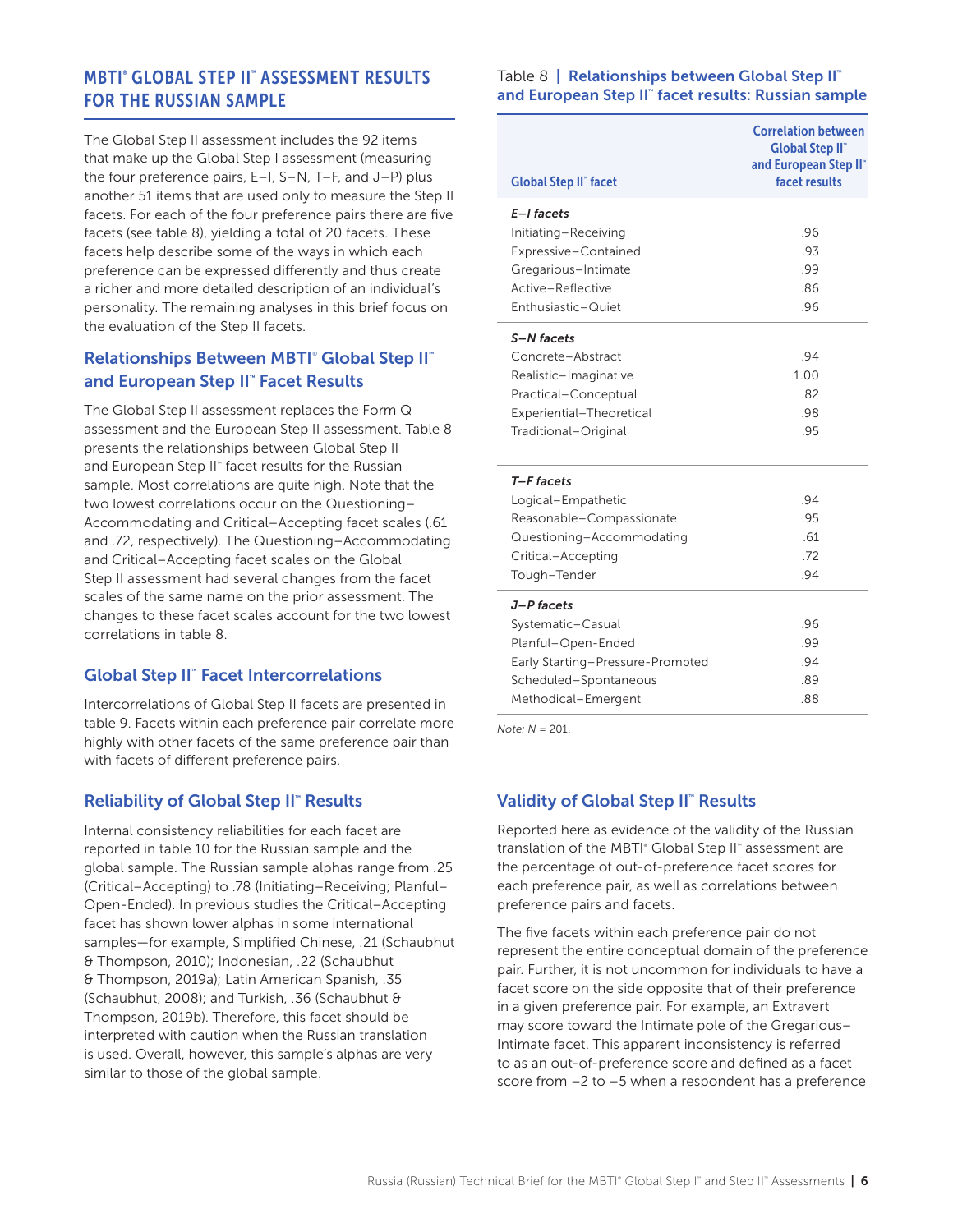#### Table 9 | Intercorrelations of Global Step II™ facets: Russian sample

| <b>Global Step II</b> " facet        | 1.     | 2.                       | 3.     | 4.                | 5.           | 6.                       | 7.                       | 8.                | 9.                              | 10.    | 11. | 12.                      | 13.    | 14.                      | 15.    | <b>16.</b> | 17.                      | 18.               | 19.                      | 20. |
|--------------------------------------|--------|--------------------------|--------|-------------------|--------------|--------------------------|--------------------------|-------------------|---------------------------------|--------|-----|--------------------------|--------|--------------------------|--------|------------|--------------------------|-------------------|--------------------------|-----|
| $E-I$ facets                         |        |                          |        |                   |              |                          |                          |                   |                                 |        |     |                          |        |                          |        |            |                          |                   |                          |     |
| 1. Initiating-Receiving              | -      |                          |        |                   |              |                          |                          |                   |                                 |        |     |                          |        |                          |        |            |                          |                   |                          |     |
| 2. Expressive-Contained              | .46    | $\overline{\phantom{m}}$ |        |                   |              |                          |                          |                   |                                 |        |     |                          |        |                          |        |            |                          |                   |                          |     |
| 3. Gregarious-Intimate               | .55    | .44                      |        |                   |              |                          |                          |                   |                                 |        |     |                          |        |                          |        |            |                          |                   |                          |     |
| 4. Active-Reflective                 | .56    | .47                      | .45    | $\qquad \qquad -$ |              |                          |                          |                   |                                 |        |     |                          |        |                          |        |            |                          |                   |                          |     |
| 5. Enthusiastic-Quiet                | .46    | .50                      | .45    | .49               |              |                          |                          |                   |                                 |        |     |                          |        |                          |        |            |                          |                   |                          |     |
| S-N facets                           |        |                          |        |                   |              |                          |                          |                   |                                 |        |     |                          |        |                          |        |            |                          |                   |                          |     |
| 6. Concrete-Abstract                 | .01    | .01                      | $-.04$ | .00               | $-.11$       | $\overline{\phantom{m}}$ |                          |                   |                                 |        |     |                          |        |                          |        |            |                          |                   |                          |     |
| 7. Realistic-Imaginative             | $-.07$ | $-.10$                   | $-.12$ | $-.14$            | $-.16$       | .64                      | $\overline{\phantom{m}}$ |                   |                                 |        |     |                          |        |                          |        |            |                          |                   |                          |     |
| 8. Practical-Conceptual              | $-.13$ | $-.09$                   | $-.12$ | $-.15$            | $-.14$       | .54                      | .66                      | $\qquad \qquad -$ |                                 |        |     |                          |        |                          |        |            |                          |                   |                          |     |
| 9. Experiential-Theoretical          | .01    | .02                      | $-.01$ | .10               | $-.06$       | .54                      | .44                      | .26               | $\hspace{0.1mm}-\hspace{0.1mm}$ |        |     |                          |        |                          |        |            |                          |                   |                          |     |
| 10. Traditional-Original             |        | $-.21 - .09$             | $-.08$ |                   | $-.10 - .25$ | .43                      | .46                      | .60               | .22                             |        |     |                          |        |                          |        |            |                          |                   |                          |     |
| $T-F$ facets                         |        |                          |        |                   |              |                          |                          |                   |                                 |        |     |                          |        |                          |        |            |                          |                   |                          |     |
| 11. Logical-Empathetic               | $-.01$ | $-.35$                   | .02    | $-.13$            | $-.16$       | .28                      | .47                      | .30               | .16                             | .14    |     |                          |        |                          |        |            |                          |                   |                          |     |
| 12. Reasonable-Compassionate         | .06    | $-.24$                   | .11    | .01               | $-.07$       | .31                      | .30                      | .25               | .19                             | .20    | .69 | $\overline{\phantom{m}}$ |        |                          |        |            |                          |                   |                          |     |
| 13. Questioning-Accommodating        | .20    | $-.16$                   | .06    | .03               | $-.01$       | .18                      | .25                      | .01               | .12                             | $-.15$ | .52 | .44                      |        |                          |        |            |                          |                   |                          |     |
| 14. Critical-Accepting               | $-.07$ | $-.33$                   | $-.11$ | $-.15$            | $-.22$       | .21                      | .33                      | .17               | .08                             | .03    | .52 | .49                      | .64    | $\overline{\phantom{m}}$ |        |            |                          |                   |                          |     |
| 15. Tough-Tender                     | .10    | $-.19$                   | .02    | .06               | $-.02$       | .27                      | .18                      | .07               | .15                             | .01    | .42 | .49                      | .58    | .58                      |        |            |                          |                   |                          |     |
| J-P facets                           |        |                          |        |                   |              |                          |                          |                   |                                 |        |     |                          |        |                          |        |            |                          |                   |                          |     |
| 16. Systematic-Casual                | .02    | $-.01$                   | .08    | .00               | $-.13$       | .41                      | .46                      | .44               | .26                             | .49    | .40 | .36                      | .19    | .20                      | .15    |            |                          |                   |                          |     |
| 17. Planful-Open-Ended               | .08    | .06                      | .04    | .07               | $-.05$       | .20                      | .25                      | .25               | .10                             | .27    | .22 | .12                      | .12    | .03                      | .07    | .64        | $\overline{\phantom{m}}$ |                   |                          |     |
| 18. Early Starting-Pressure-Prompted | $-.12$ | $-.07$                   | $-.14$ | $-.06$            | $-.14$       | .13                      | .14                      | .24               | .07                             | .31    | .11 | .05                      | $-.07$ | $-.05$                   | $-.07$ | .43        | .52                      | $\qquad \qquad -$ |                          |     |
| 19. Scheduled-Spontaneous            | .07    | .01                      | .06    | .02               | $-.02$       | .24                      | .33                      | .30               | .19                             | .24    | .32 | .25                      | .22    | .15                      | .17    | .73        | .75                      | .50               | $\overline{\phantom{m}}$ |     |
| 20. Methodical-Emergent              | .04    | $-.03$                   | $-.03$ | $-.01$            | .01          | .09                      | .14                      | .23               | .02                             | .13    | .22 | .17                      | .05    | .01                      | $-.02$ | .44        | .53                      | .51               | .55                      |     |

*Note: N* = 201.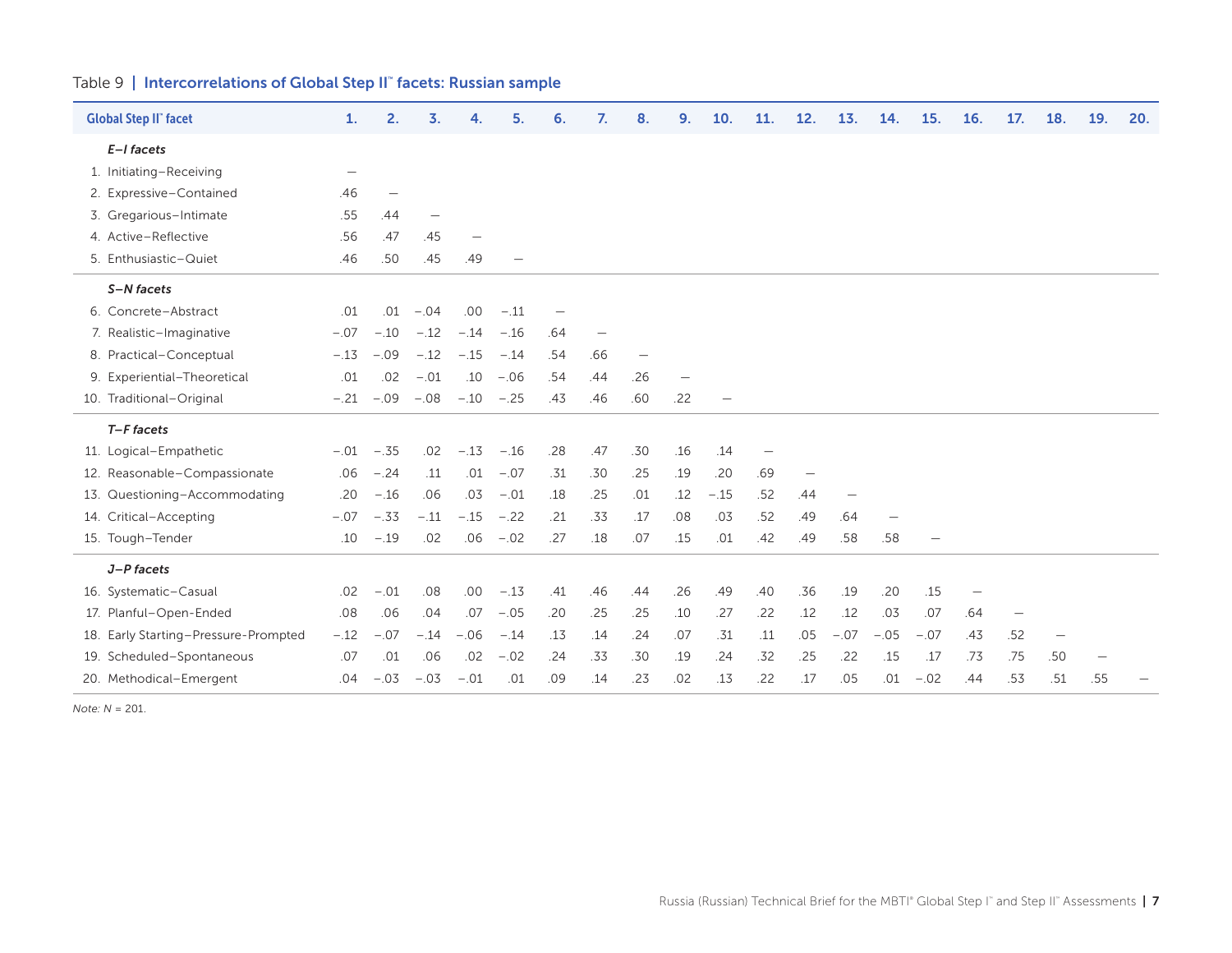#### Table 10 | Internal consistency reliabilities of Global Step II™ facets: Russian and global samples

|                               |                          | <b>Cronbach's alpha</b> |
|-------------------------------|--------------------------|-------------------------|
| <b>Global Step II" facet</b>  | <b>Russian</b><br>sample | Global<br>sample        |
| E-I facets                    |                          |                         |
| Initiating-Receiving          | .78                      | .82                     |
| Expressive-Contained          | .64                      | .73                     |
| Gregarious-Intimate           | .52                      | .62                     |
| Active-Reflective             | .55                      | .64                     |
| Enthusiastic-Quiet            | .60                      | .69                     |
| S-N facets                    |                          |                         |
| Concrete-Abstract             | .62                      | .74                     |
| Realistic-Imaginative         | .71                      | .72                     |
| Practical-Conceptual          | .67                      | .66                     |
| Experiential-Theoretical      | .69                      | .68                     |
| Traditional-Original          | .63                      | .72                     |
| T-F facets                    |                          |                         |
| Logical-Empathetic            | .75                      | .80                     |
| Reasonable-                   | .67                      | 76                      |
| Compassionate                 |                          |                         |
| Questioning-<br>Accommodating | .49                      | .62                     |
| Critical-Accepting            | .25                      | .59                     |
| Tough-Tender                  | .66                      | .73                     |
| J-P facets                    |                          |                         |
| Systematic-Casual             | .71                      | .76                     |
| Planful-Open-Ended            | .78                      | .79                     |
| Early Starting-               | .74                      | .65                     |
| Pressure-Prompted             |                          |                         |
| Scheduled-                    | .77                      | .80                     |
| Spontaneous                   |                          |                         |
| Methodical-Emergent           | .52                      | .64                     |

*Note:* Russian sample, *N* = 201; global sample, *N* = 16,773.

#### Table 11 | Percentage of reported out-ofpreference Global Step II™ facet scores: Russian sample

| <b>Preference</b> | Number of out-of-preference facet scores (%) |    |               |   |   |                  |  |
|-------------------|----------------------------------------------|----|---------------|---|---|------------------|--|
| pair              | o                                            |    | 2             | ζ |   | ь                |  |
| $E-I$             | 75                                           | 20 | Κ             | 1 |   | $\left( \right)$ |  |
| $S-N$             | 59                                           | 33 | 8             | Ω | U | Ω                |  |
| $T-F$             | 78                                           | 20 | $\mathcal{P}$ | U | O | ∩                |  |
| .1-P              | 61                                           | 26 | 10            |   |   | $\cap$           |  |

*Note: N* = 201.

#### Table 12 | Correlations between Global Step II™ facets and preference pairs: Russian sample

|                              |        | <b>Preference pair</b> |        |        |  |  |
|------------------------------|--------|------------------------|--------|--------|--|--|
| <b>Global Step II" facet</b> | E-I    | $S-N$                  | $T-F$  | $J-P$  |  |  |
| E-I facets                   |        |                        |        |        |  |  |
| Initiating-Receiving         | .79    | $-.14$                 | .04    | .07    |  |  |
| Expressive-Contained         | 74     | $-.06$                 | $-.30$ | .03    |  |  |
| Gregarious-Intimate          | .69    | $-.13$                 | .06    | .05    |  |  |
| Active-Reflective            | .74    | $-.12$                 | $-.05$ | .04    |  |  |
| Enthusiastic-Quiet           | .73    | $-.20$                 | $-.12$ | $-.03$ |  |  |
| S-N facets                   |        |                        |        |        |  |  |
| Concrete-Abstract            | $-.03$ | .80                    | .34    | .25    |  |  |
| Realistic-Imaginative        | $-.11$ | .85                    | .43    | .33    |  |  |
| Practical-Conceptual         | $-.16$ | .80                    | .29    | .32    |  |  |
| Experiential-Theoretical     | .05    | .58                    | .17    | .16    |  |  |
| Traditional-Original         | $-.22$ | .70                    | .15    | .29    |  |  |
| T-F facets                   |        |                        |        |        |  |  |
| Logical-Empathetic           | $-.15$ | .36                    | .88    | .33    |  |  |
| Reasonable-<br>Compassionate | $-.02$ | .31                    | .85    | .24    |  |  |
| Questioning-                 | .08    | .10                    | .65    | .15    |  |  |
| Accommodating                |        |                        |        |        |  |  |
| Critical-Accepting           | $-.20$ | .23                    | .67    | 08     |  |  |
| Tough-Tender                 | .01    | .16                    | .65    | .10    |  |  |
| J-P facets                   |        |                        |        |        |  |  |
| Systematic-Casual            | .01    | .54                    | .41    | .80    |  |  |
| Planful-Open-Ended           | .04    | .28                    | .18    | .87    |  |  |
| Early Starting-              | $-.14$ | .25                    | .04    | .61    |  |  |
| Pressure-Prompted            |        |                        |        |        |  |  |
| Scheduled-Spontaneous        | .05    | .33                    | .32    | .94    |  |  |
| Methodical-Emergent          | .01    | .17                    | .18    | .63    |  |  |

*Note: N* = 201.

for I, N, F, or P; or from 2 to 5 when a respondent has a preference for E, S, T, or J. While it is not unusual to have a number of out-of-preference scores, it is relatively rare to have three or more facet scores out-of-preference for any one preference pair. The percentage of out-ofpreference facet scores for each preference pair in the Russian sample is shown in table 11.

Correlations between facets and preference pairs are presented in table 12. The correlation between each facet and its corresponding preference pair is significantly higher than those between the facet and the other three preference pairs. This is "compelling evidence for the theoretical hierarchical structure of the Step II facets in relation to the Step I scales" (Quenk, Hammer, & Majors, 2001, p. 104). The Russian sample correlations are